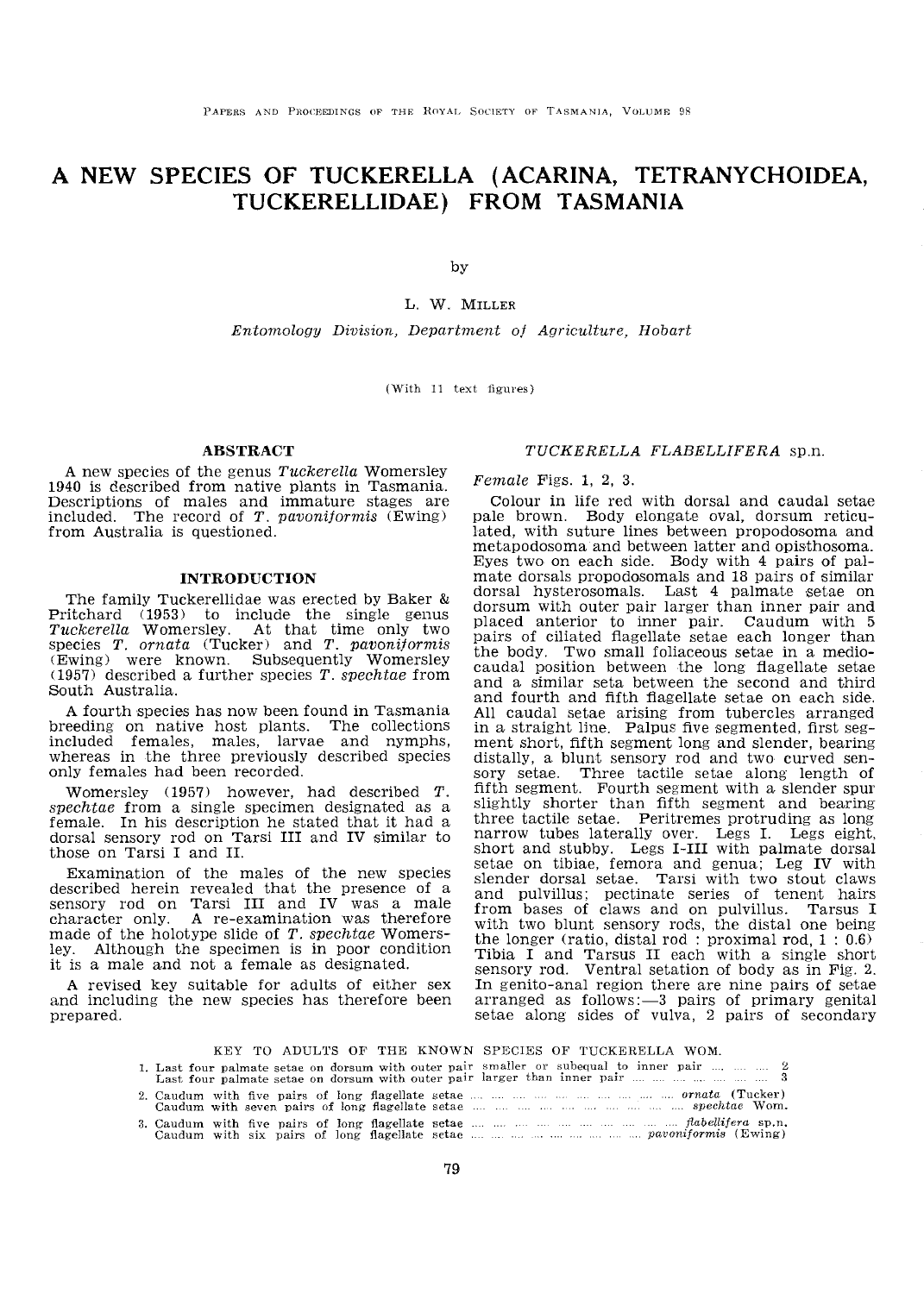



FIG. 3.-Female palp.

FIG. 1.-Tuckerella flabellifera: dorsal aspect of female.



FIG. 2.-Ventral setation of female.



FIG. 4.---Dorsal aspect of male.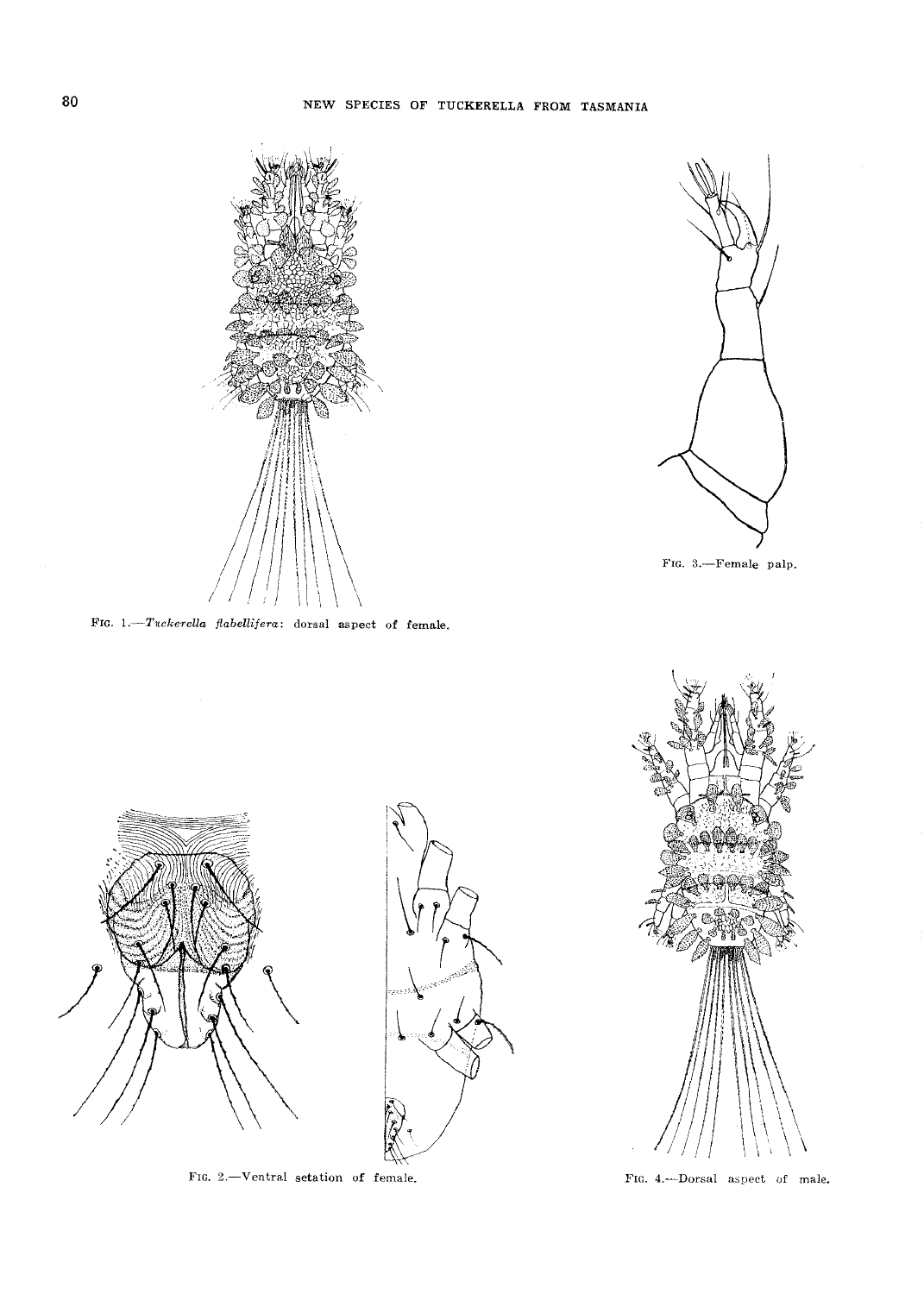Table 1.

genital setae anterior to these on folds of oviduct; 2 pairs of ventral setae close to anterior margin of folds of oviduct. Anterior to these a single pair of medioventral setae and a single mediolateral seta on each side of the genital area. Dimensions of female idiosoma shown in Table 1.

# Male Figs. 4, 5, 6, and 7.

Similar in general appearance to female. Dorsal reticulation on opisthosoma in a pattern with two clear transverse bands joined by a clear medial band. Dorsal and caudal setae similar to female in number, distribution and shape except that anterior pair of dorsal propodosomals are broad

Fig. 5.-Ventral setation of male.



and truncate rather than pointed. Tarsus I with

2 sensory rods, the distal one being the longer.

This distal rod is equal in length to that in female

but the proximal one is longer than the equivalent

rod in female. (Ratio, distal rod : proximal rod, 1: 0.8) Tibia I with a single sensory rod. Tarsi II,

III and IV each with a blunt sensory rod. Phallic organs consisting of two curved genital stylets and

a pointed sclerotized codeagus. Ventral setation<br>of body as in Fig. 5. In genito-anal region there

are 5 pairs of setae arranged as follows: -- 3 pairs primary genital setae, a single pair of ventral<br>setae, and arterior to these a pair of anterior

ventral setae. Dimensions of idiosoma shown in

FIG. 7.-Aedeagus.



FIG. 6.-Tibia and Tarsus III of male.



FIG. 8.-Ventral setation of larva.

 $R.S. - 7.$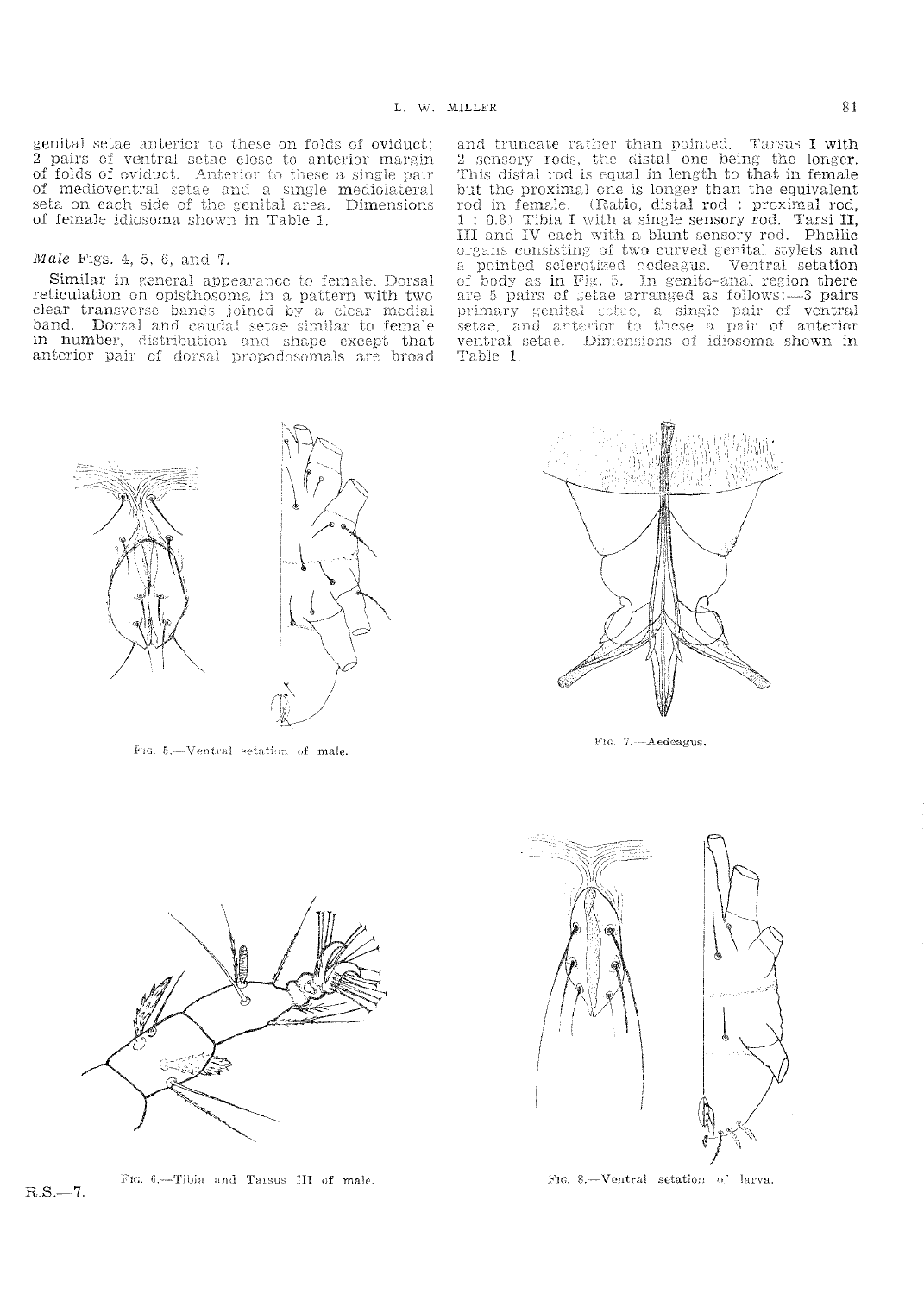#### Larva

Similar to female but dorso-lateral foliaceous setae on both prodosoma and hysterosoma more pointed. Last four palmate setae on dorsum in a straight line. Caudum with only four pairs of ciliated flagellate setae and without foliaceous setae between these. Fifth segnemt of palpus bearing distally a blunt sensory rod and only one curved setae; only two tactile setae along length of segment. Fourth segment with spur reaching tip of segment five and bearing only two tactile setae. Peritreme not protruding ending in simple hook. Legs, 6, short and stubby measure of the control of the measure of the measure of the measure of the measure of the measure of the measure of the measure of the measur only one sensory rod. Tibia I and Tarsus II<br>each with single sensory rod. Ventral setation of body as in Fig. 8. At caudal end four pairs of setae, three pairs of which are foliaceous and one pair of coarsly ciliated setae. Genito-anal region with three pairs of primary genital setae. Dimensions of idiosoma shown in Table 1.

## Protonymph.

Dorso-lateral setae of similar shape to those in larva. Last four palmate setae on dorsum arranged as in female. Caudum with five pairs of long ciliated flagellate setae of which outer pair are shortest. Small foliaceous setae between the long caudal setae as in female. Palpi and peritremes as in adults. Legs 8, Tarsus I with single sensory rod as in larva. Ventral setation of body as in Fig. 9. Genital region with four pairs of setae. of which three pairs are primary genital set and anterior to these a pair of medio-ventral setae. Dimensions of idiosoma shown in Table .1

#### $Deutonymph.$

May be distinguished from protonymph by presence of two sensory rods on Tarsus I, and from the female by size and ventral setation (Fig. 10). In the genital region there are five pairs of setae, i.e., a pair of mediolateral setae additional to those of the protonymph. Dimensions of<br>idiosoma shown in Table 1.

#### Tritonymph.

Similar to deutonymph except for size and ventral setation  $(Fig, 11)$ . In the genital region seven pairs of setae, i.e., two pairs of secondary genital setae anterior to the primary genital setae in addition to those of the deutonymph. Dimensions of<br>idiososma shown in Table 1.

Holotype female and allotype male—Mt. Wellington (c. 335m). Tasmania 10.VIII.61 on Bedtordia salieina D.C. (Compositae), in Australian National Insect Collection, Canberra, A.C.T.

*Paratypes*-9 males, 16 females, 8 larvae, 10 nymphs. Mt. Wellington. Tasmania 10.VIII.61 and 15.VIII.61 on Bedfordia salicina D.C. in Australian National Insect Collection, Canberra, A.C.T., South Australian Museum, Adelaide, British Museum (Natural History), London, and Department of Agriculture, Hobart.

*Material Examined*—In addition to the type material listed above, the following specimens were  $examined -$ 

Tasmania. Grevillea robusta, Cunn. (Proteaceae), Hobart, Tas. 13.XII.57 (larva): Notelaea ligustrina, Vent. (Oleaceae), Hayes, Tas. 20.II.62 (nymph); Ventorion parviflorus (Andr.) Lindl. (Epacri-<br>daceae), Nubeena, Tas. 22.III.63 (nymph); Bed-<br>fordia salicina D.C., Mt. Wellington, Tas. 10.VIII.61<br>and 15.VIII.61 (8 females, 26 nymphs); Callitris tasmanica (Benth) B. & S. Cupressaceae), Orford 24.VII.63 (2 females, 1 nymph); Acacia dealbata Link. (Leguminosae), Hayes, Tasmania 19.IX.63 (female).

N.S.W. Galled twig, Privet, Sydney, N.S.W. Oct. 1916; Privet, Mosman, N.S.W. 7.VII.34 and 8.VIII.34; Eucalypt with apiomorpha gall, Boomi, N.S.W. 16.VIII.34 (3 slides); Cypress pine, Castle Hill, N.S.W. 23.VIII.34; Guava fruit N.S.W. 26.IV.55.

| Stage                                    | No.<br>specimens<br>examined | Size of Idiosoma $(\mu)$ |      |                |      | No. pairs               |
|------------------------------------------|------------------------------|--------------------------|------|----------------|------|-------------------------|
|                                          |                              | Length                   |      | Greatest Width |      | setae in<br>Genito-anal |
|                                          |                              | Range                    | Mean | Range          | Mean | Region                  |
| Larva                                    | 8                            | $210 - 225$              | 214  | 135-180        | 153  | 3                       |
| Protonymph                               | 14                           | 235-280                  | 265  | 150-200        | 180  | 4                       |
| Deutonymph                               | 13                           | 280-335                  | 311  | 170-215        | 199  | 5                       |
| Titronymph                               | 5                            | 325-360                  | 350  | $215 - 240$    | 229  | 7                       |
| Adult:                                   |                              |                          |      |                |      |                         |
| Male $\ldots$ $\ldots$ $\ldots$ $\ldots$ | 12                           | 290-340                  | 312  | 175-210        | 196  | 5                       |
| <b>Female</b>                            | 25                           | 355-465                  | 403  | 270-300        | 260  | 9                       |

TABLE 1. Table of measurements of Tuckerella flabellitera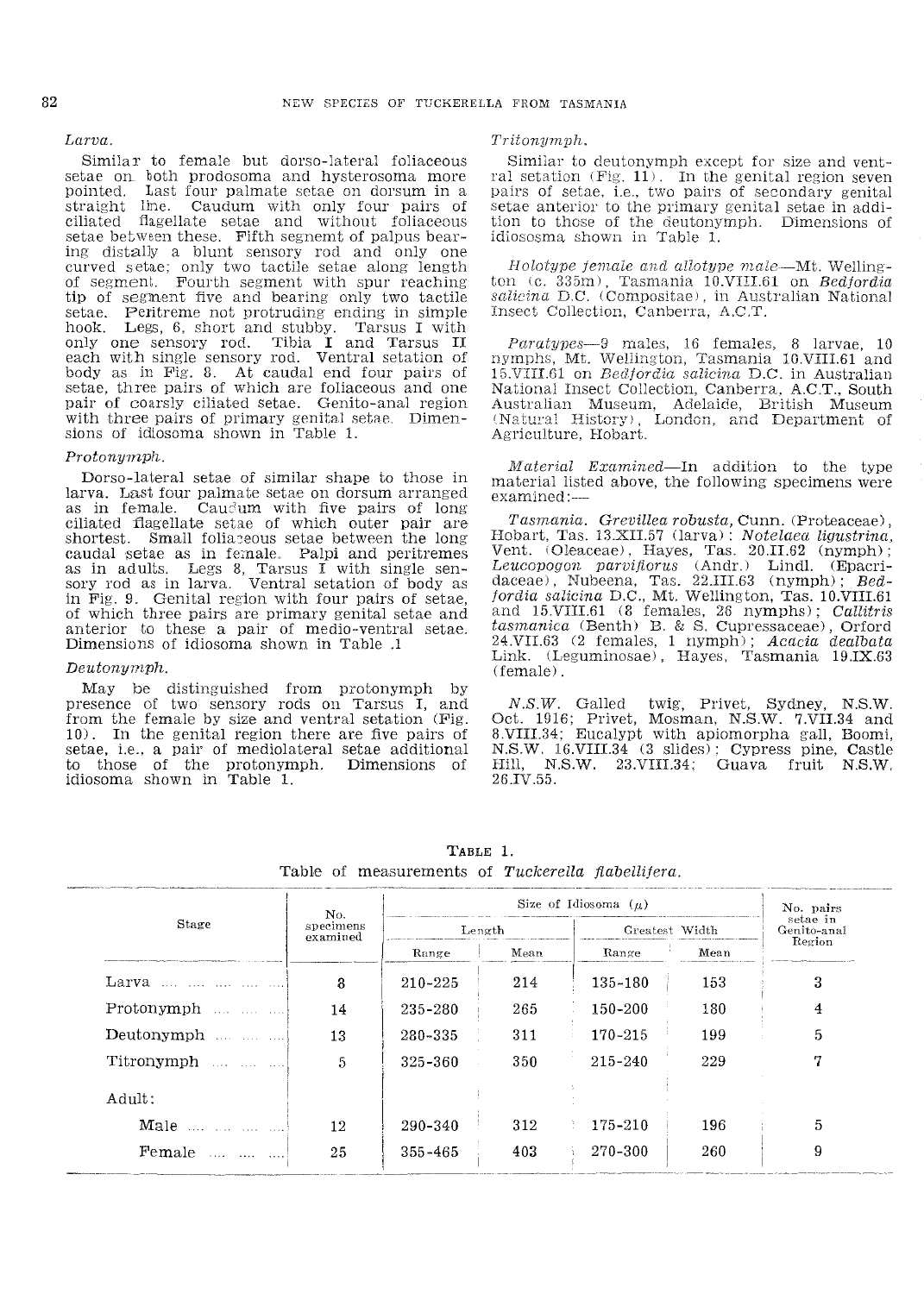

FIG. 9.-Ventral setation of protonymph.

## **DISCUSSION**

Females of T. flabellifera are intermediate between  $T$ ,  $\alpha$ rnata (Tucker) and  $T$ , pavonitormis (Ewing) in that they have five pairs of long caudal setae as in the former species but the last four palmate setae on the dorsum are similar to those in the latter species.

Males of  $T$ . *flabellifera* and the male of  $T$ . *spechtae* Womersley (previously designated as a female) have a single blunt sensory rod on Tarsi III and IV thus showing similarities between the males of the family Tuckerellidae and those of the related tetranychoid family Linotetranidae.

On the basis of measurements and ventral setation, the male of T. flabellifera appears to have only one nymphal stage, whereas the female has three. Even though the occurrence of a titronymphal stage in a tetranychoid mite may be unusual, no other interpretation could be placed on the data since analysis showed that the differences in size between deutonymphs (with 5 pairs of genital setae) tritonymphs (with 7 pairs of genital setae) and adult females (with 9 pairs of genital setae) were highly significant.

In 1940 Womersley erected the genus Tuckerella for the species Tenuipalpus ornatus described by Tucker from South Africa. In his paper Womersley figured and described a mite which he identified as Tuckerella ornata (Tucker). Baker &<br>Pritchard (1953) considered that this was a mis-<br>identification for T. pavoniformis (Ewing). This opinion was apparently based on Womersley's figure which was of a mite with six pairs of long caudal setae and with the inner pair of the last<br>four dorsal hysterosomals smaller and posterior to the outer pair. These characters would justify placement in *pavoniformis*.

In his description however, Womersley had stated that the caudum had "a tuft of 10-12 ciliated setae'

Since the numbers of caudal setae have been considered as diagnostic characters for separation of the known species of the genus, an effort was made to obtain the material identified by Womersley.

Seven slides were located covering all the localities and hosts listed by Womersley. Only two of the slides were of adult females, the remainder being various nymphal stages. All of these specimens had only five pairs of caudal setae. Since<br>Womersley did not list the number of specimens he examined, it is not possible to say whether all the material has been re-examined. There was. however, one female which was of the size given by Womersley.





FIG. 10.-Ventral setation of deutonymph.





FIG. 11.--Ventral setation of tritonymph.